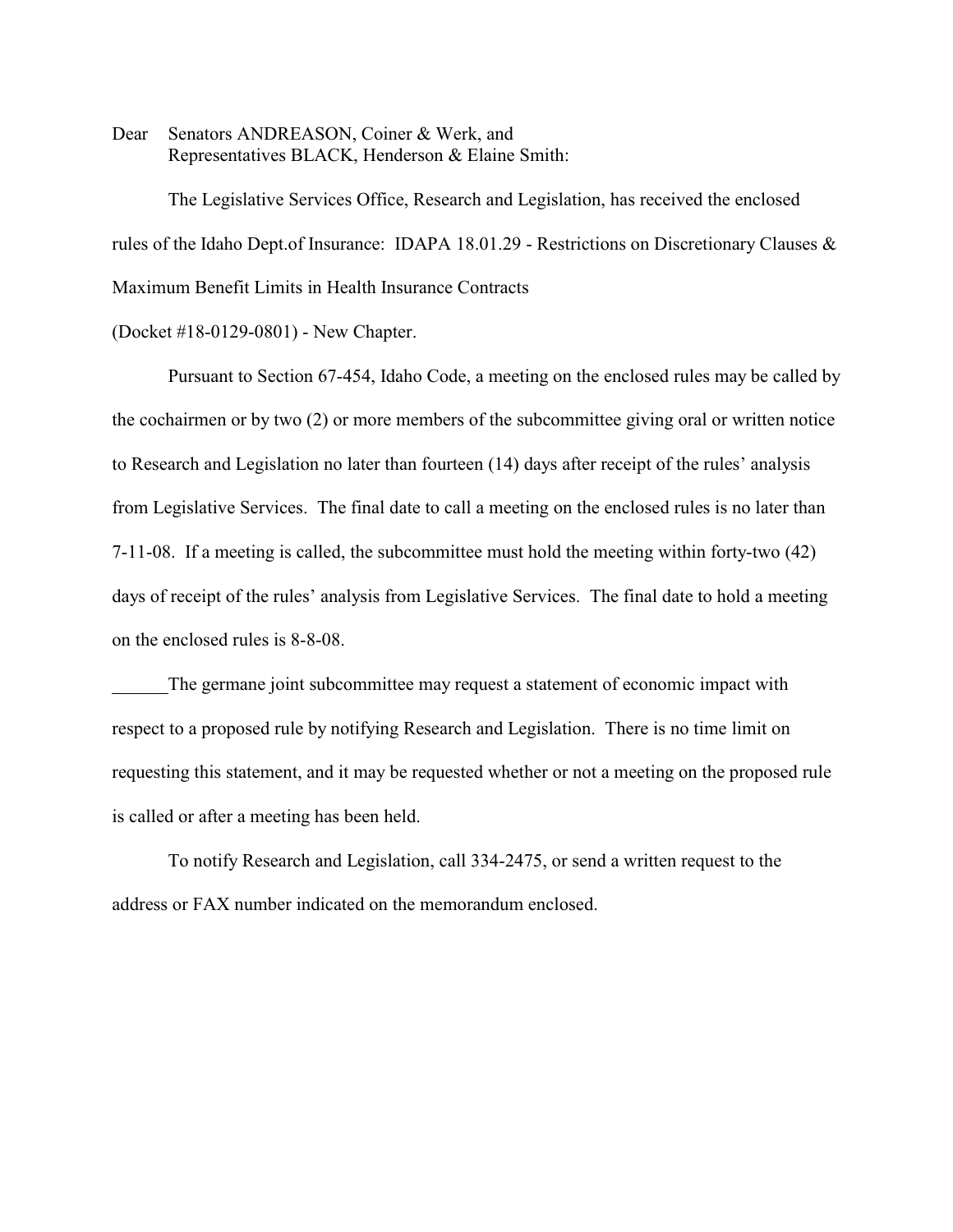# **MEMORANDUM**

TO: Subcommittees for Administrative Rules Review of the Senate Commerce and Human Resources Committee and the House Business Committee FROM: Eric Milstead, Principal Research Analyst DATE: June 17, 2008 SUBJECT: Idaho Department of Insurance - IDAPA 18.01.29 (Docket No. 18-0129-0801)

The Idaho Department of Insurance has submitted notice of temporary and proposed rulemaking at IDAPA 18.01.29 -- Restrictions on Discretionary Clauses and Maximum Benefit Limits in Health Insurance Contracts. According to the Department, negotiated rulemaking was not conducted because an advance draft of the rule was circulated to the trade organization representing health insurers doing business in Idaho and the comments from insurers were taken into consideration in finalizing the proposed rule. The proposed rule is applicable to every health insurance contract that is issued or renewed on or after May 1, 2009. (See Proposed Rule, Section 013.01.)

Principally, the temporary and proposed rule implements the following two provisions:

- Defines and prohibits the use of discretionary clauses in health insurance contracts. Discretionary clauses are language in insurance contracts that purport to give the insurer the sole discretion to determine an insured's eligibility for benefits under the insurance contract or to interpret the terms and provisions of the health insurance contract. (See Proposed Rule, Sections 010.02 and 011.01.) The proposed rule also requires that each health carrier transacting insurance in Idaho file with the director a list of all health insurance contracts in effect that contain discretionary clauses.
- Prohibits insurers from reducing the lifetime maximum benefit available under a health insurance contract by amounts paid under a separate health insurance contract. Specifically, the proposed rule states that a health insurance contract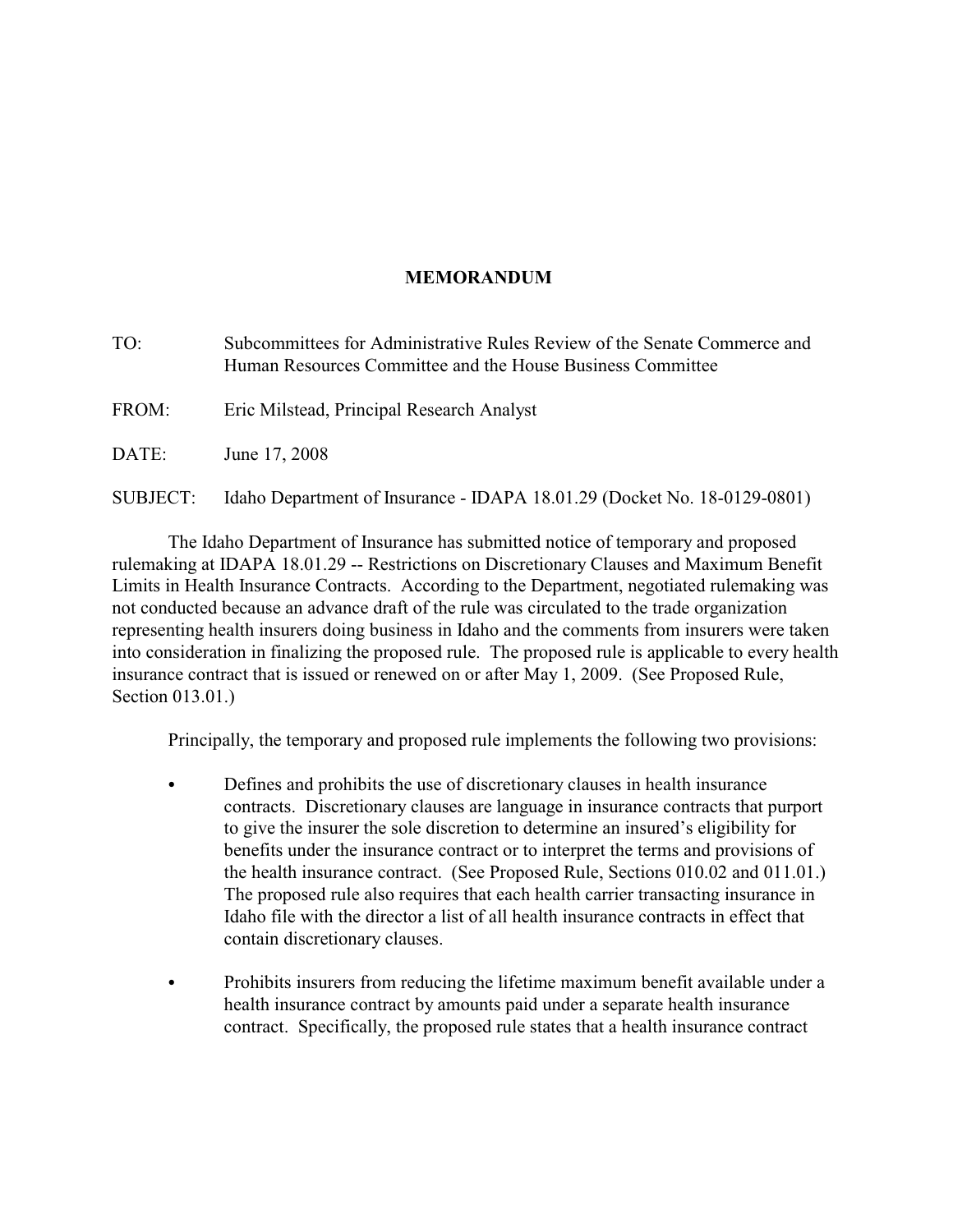that imposes a limitation on the maximum amount of benefits that may be paid under the contract shall not take into consideration benefits paid to the covered person under a separate health insurance contract for the purpose of determining whether the maximum benefit limit has been met. The proposed rule also defines "separate health insurance contracts." (See Proposed Rule, Sections 012.01 and 012.02.)

The proposed rule appears to be within the authority granted to the Department under Sections 41-211, 41-1302, and 41-1813, Idaho Code.

cc: William W. Deal, Director & Shad Priest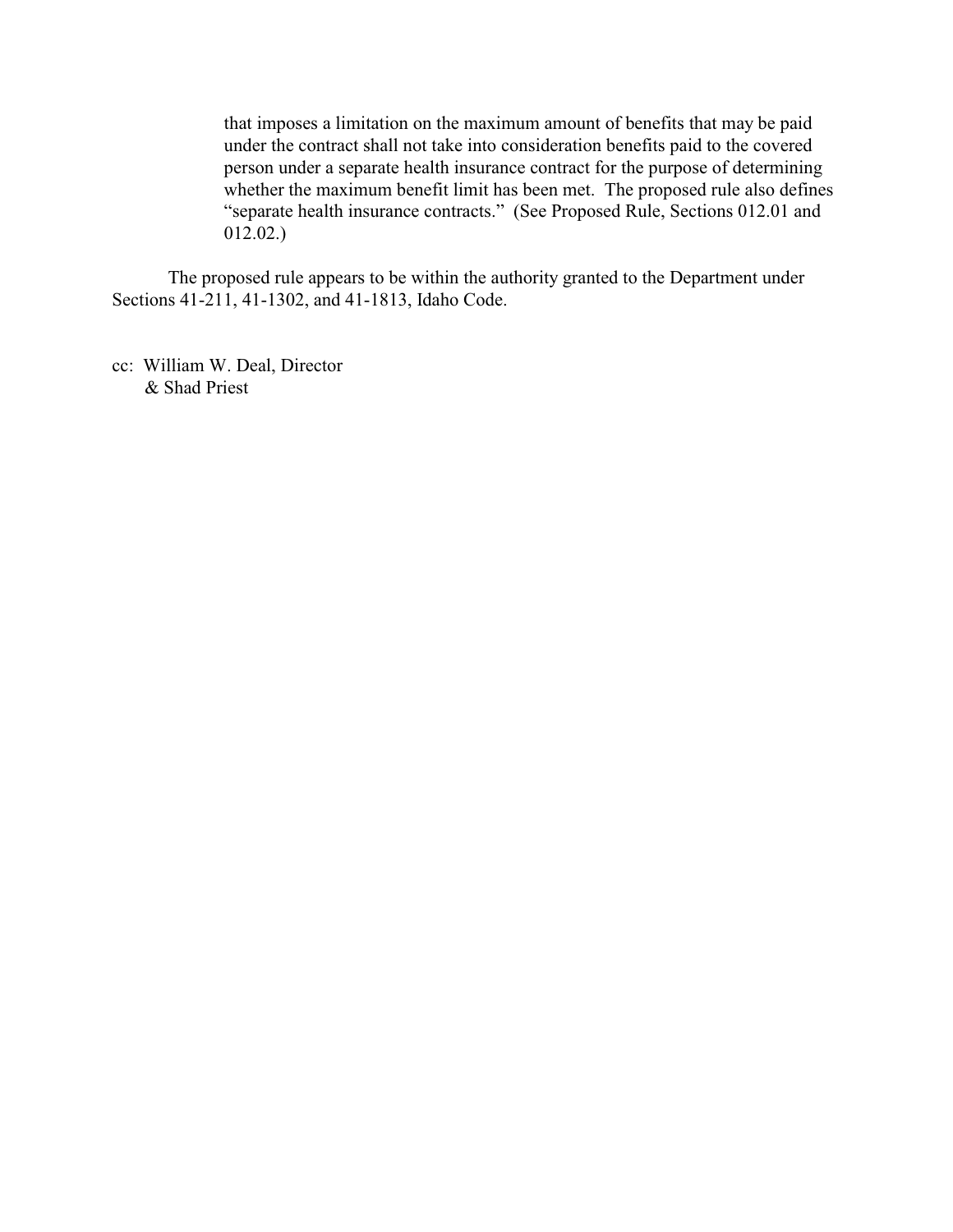## **IDAPA 18 - DEPARTMENT OF INSURANCE**

#### **18.01.29 - RESTRICTIONS ON DISCRETIONARY CLAUSES AND MAXIMUM BENEFIT LIMITS IN HEALTH INSURANCE CONTRACTS**

## **DOCKET NO. 18-0129-0801 (NEW CHAPTER)**

## **NOTICE OF RULEMAKING - PROPOSED RULE**

**AUTHORITY:** In compliance with Sections 67-5221(1) and 67-5226, Idaho Code, notice is hereby given that this agency has adopted a temporary rule, and proposed rulemaking procedures have been initiated. The action is authorized pursuant to Section 41-211 and Title 41, Chapters 13 and 18, Idaho Code.

**PUBLIC HEARING SCHEDULE:** Public hearing(s) concerning this rulemaking will be scheduled if requested in writing by twenty-five (25) persons, a political subdivision, or an agency, not later than July 16, 2008.

The hearing site(s) will be accessible to persons with disabilities. Requests for accommodation must be made not later than five  $(5)$  days prior to the hearing, to the agency address below.

**DESCRIPTIVE SUMMARY:** The following is a nontechnical explanation of the substance and purpose of the proposed rulemaking:

The proposed rule defines and prohibits the use of discretionary clauses in health insurance contracts and prohibits insurers from reducing the lifetime maximum benefit available under a health insurance contract by amounts paid under a separate health insurance contract. Discretionary clauses are clauses in insurance contracts that purport to give the insurer the sole discretion to determine an insured's eligibility for benefits under the insurance contract.

**FEE SUMMARY:** The following is a descriptive summary of the fee or charge being imposed or increased: The rule does not impose or increase a fee.

**FISCAL IMPACT:** The following is a specific description, if applicable, of any negative fiscal impact on the state general fund greater than ten thousand dollars (\$10,000) during the fiscal year resulting from this rulemaking: No fiscal impact.

**NEGOTIATED RULEMAKING:** Pursuant to IDAPA 04.11.01.811, negotiated rulemaking was not conducted because an advance draft of the rule was circulated to the trade organization representing health insurers doing business in Idaho and the resulting comments from insurers were taken into consideration in preparing the proposed rule.

**ASSISTANCE ON TECHNICAL QUESTIONS, SUBMISSION OF WRITTEN COMMENTS:** For assistance on technical questions concerning the temporary and proposed rule, contact Shad Priest, 208-334-4214.

Anyone may submit written comments regarding the proposed rulemaking. All written comments must be directed to the undersigned and must be delivered on or before July 23, 2008.

DATED this 29th day of May, 2008.

William W. Deal, Director Idaho Department of Insurance 700 West State Street, 3rd Floor Boise, Idaho 83720-0043 Phone: (208) 334-4250 Fax: (208) 334-4398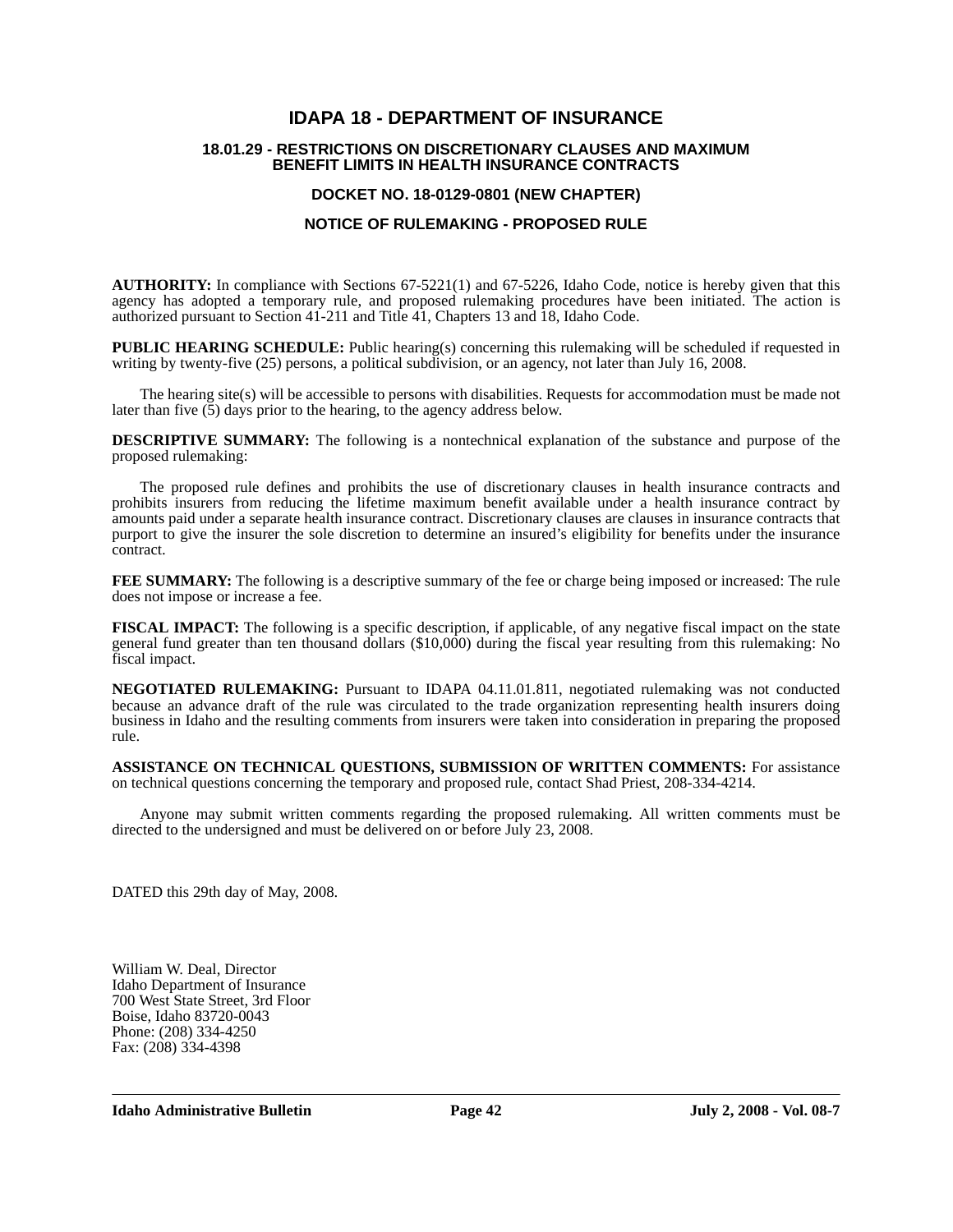## **THE FOLLOWING IS THE TEXT OF DOCKET NO. 18-0129-0801**

#### **IDAPA 18 TITLE 01 CHAPTER 29**

#### **18.01.29 - RESTRICTIONS ON DISCRETIONARY CLAUSES AND MAXIMUM BENEFIT LIMITS IN HEALTH INSURANCE CONTRACTS**

## **000. LEGAL AUTHORITY.**

This rule is promulgated and adopted pursuant to the authority vested in the director under Title 41, Chapters 2, 13 and 18, Idaho Code. ( )

#### **001. TITLE AND SCOPE.**

**01. Title**. This rule shall be cited in full as Idaho Department of Insurance Rule IDAPA 18.01.29, "Restrictions on Discretionary Clauses and Maximum Benefit Limits in Health Insurance Contracts". ( )

**02. Scope**. This rule sets forth uniform requirements regarding the use of discretionary clauses and maximum benefit limitations to be followed by health carriers transacting insurance in Idaho. ()

#### **002. WRITTEN INTERPRETATIONS.**

In accordance with Section 67-5201(19)(b)(iv), Idaho Code, this agency may have written statements that pertain to the interpretation of the rules of the chapter, or to the documentation of compliance with the rules of this chapter. These documents will be available for public inspection and copying, at cost, in the main office and each regional or district office of this agency.

#### **003. ADMINISTRATIVE APPEALS.**

All administrative appeals shall be governed by Title 41, Chapter 2, Idaho Code, the Idaho Administrative Procedure Act, Title 67, Chapter 52, Idaho Code, and IDAPA 04.11.01, Idaho Rules of Administrative Procedure of the Attorney General -- General Provisions. ( )

#### **004. INCORPORATION BY REFERENCE.**

No documents are incorporated by reference. ( )

## **005. OFFICE -- OFFICE HOURS -- MAILING ADDRESS, STREET ADDRESS AND WEB SITE.**

**01.** Office Hours. The Department of Insurance is open from 8 a.m. to 5 p.m. except Saturday, Sunday and legal holidays.

**02. Mailing Address**. The department's mailing address is: Idaho Department of Insurance, P.O. Box 83720, Boise, ID 83720-0043.

**03.** Street Address. The principal place of business is 700 West State Street, 3rd Floor, Boise, Idaho 83720-0043. 83720-0043. ( )

**04. Web Site Address**. The department's web address is http://www.doi.idaho.gov. ( )

#### **006. PUBLIC RECORDS ACT COMPLIANCE.**

Any records associated with these rules are subject to the provisions of the Idaho Public Records Act, Title 9, Chapter 3, Idaho Code. ( )

**Idaho Administrative Bulletin Page 43 July 2, 2008 - Vol. 08-7**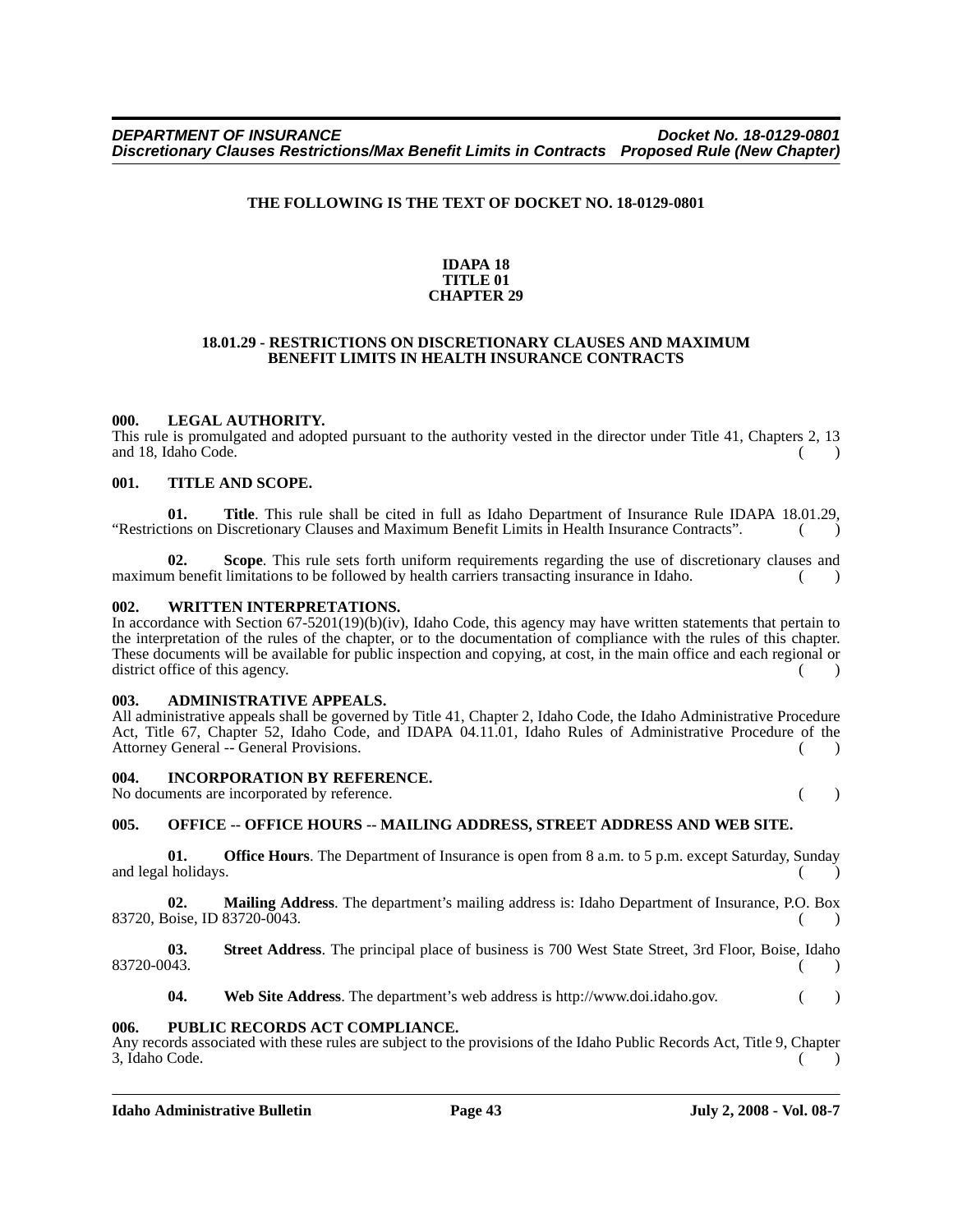#### **007. -- 009. (RESERVED).**

**010. DEFINITIONS.**

|  | As used in this rule, the following terms shall have the following meanings. |  |
|--|------------------------------------------------------------------------------|--|

**01. Director**. "Director" means the Director of the Idaho Department of Insurance. ( )

**02. Discretionary Clause**. "Discretionary clause" means any health insurance contract provision that provides the health carrier with sole discretionary authority to determine eligibility for benefits or to interpret the terms and provisions of the health insurance contract.

**03. Health Care Services**. "Health care services" means services for the diagnosis, prevention, treatment, cure or relief of a health condition, illness, injury, or disease. ( )

**04. Health Carrier**. "Health carrier" means an entity subject to regulation under Title 41, Chapters 21,  $22, 32, 34, 39, 40, 41, 47, 52$  or 55, Idaho Code. ( )

**05. Health Insurance Contract**. "Health insurance contract" means any policy, contract, certificate, agreement, or other form or document providing, defining, or explaining coverage for health care services that is offered, delivered, issued for delivery, continued, or renewed in this state by a health carrier. ( )

#### **011. DISCRETIONARY CLAUSES.**

**01.** Discretionary Clauses Prohibited. No health insurance contract may contain a discretionary  $\blacksquare$  clause.  $\begin{pmatrix} 0 & 1 \\ 0 & 1 \end{pmatrix}$ 

**02. Required Filing**. By the first day of the second month following the effective date of this rule, each health carrier transacting insurance in this state shall submit to the director a list of all health insurance contracts in effect in Idaho that contain discretionary clauses and shall submit a certification that the list is complete and accurate. If a health carrier has no health insurance contracts in effect, the health carrier shall submit a letter to the director reporting and certifying that fact.  $($ )

#### **012. MAXIMUM BENEFIT LIMITS.**

**01. Limitation of Benefits**. A health insurance contract that imposes a limitation on the maximum amount of benefits that may be paid under the health insurance contract shall not take into consideration benefits paid to or on behalf of the covered person under a separate health insurance contract for the purpose of determining whether the maximum benefit limit has been met.

**02. Separate Health Insurance Contracts**. For the purposes of Section 012, the following shall not be considered a separate health insurance contract when there is no change in the health carrier providing the health insurance contract:

**a.** A renewal, continuation or replacement of an individual health insurance contract where renewal, continuation or replacement is at the request of the insured and the insurer is prohibited by contract or by law from imposing underwriting criteria whereby coverage of a person currently insured could be cancelled, nonrenewed or denied in whole or in part because of the person's age, health, or medical or claims history; ( )

**b.** Moving from one health insurance contract within a multiple employer welfare arrangement as defined in Section 41-4002, Idaho Code, to another health insurance contract within the same multiple employer welfare arrangement; or

**c.** A change in group benefits or product under an employer-sponsored health insurance contract offered through the same employer. () ()

## **013. EFFECTIVE DATE; EXISTING CONTRACTS; GROUNDS FOR DISAPPROVAL.**